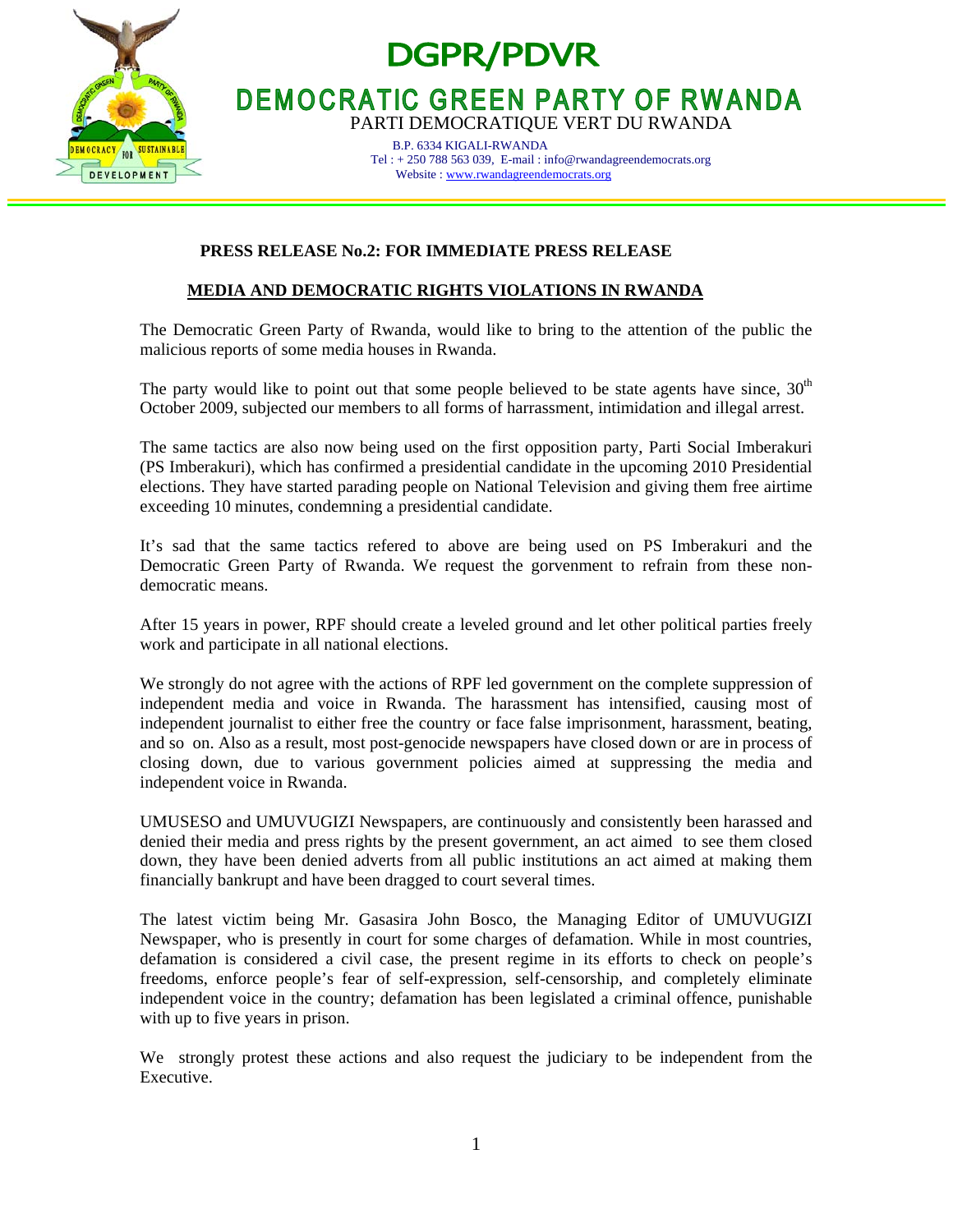We call for a fair judgment and request the international community to observe these issues seriously.

### **MEDIA CAMPAIGN AGAINST DGPR AND ITS LEADERSHIP**

We would like to refer to two articles which appeared in the two consecutive issues of the New Times of both  $9<sup>th</sup>$  and  $10<sup>th</sup>$  November 2009. Numbers, 1956 and 1957 consecutively.

The two articles which refer to the inaugural congress which was sabotaged on  $30<sup>th</sup>$  October 2009 by people unknown to us and who were not party members.

The articles mention the following false hoods.

- a. That the members rebelled against its interim leadership
- b. That the rebellion arose, because the message of the leaders was based on what foreigners wanted and not what Rwandans wanted.
- c. That the message was prepared in foreign capitals whose authors do not understand what Rwandans want.
- d. That these wrangles have forced some members to leave the Party.

The chaos broke out when the meeting had just started. The Secretary General was taking the members through the internal rules and regulations when people who had forced their way in started screaming.

At this point in time no discussion had started and no disagreement arose at all. We have video coverage and other evidences to prove that.

The internal rules and regulations which were being read to the members had been prepared by Rwandans resident in Kigali. No foreigners were involved at any level. The New Times is at liberty to obtain a copy from the Party offices.

There is nothing foreign about these rules and regulations. As a matter of fact they are almost similar to those of other political parties already in existence in Rwanda.

On the other hand, it is on record that it is the government in Kigali that is being controlled by foreigners. Examples, **Mr. Tony Blair,** former British Prime Minister, now an official presidential adviser to President Kagame. The Presidential Advisory Council, has many other foreigners, those officially known are:

- 1. Scott Ford president and CEO of Alltel
- 2. Sir Tom Hunter Scottish entrepreneur, philanthropist, co-founder Clinton-Hunter Development Initiative
- 3. Kaia Miller founder of Aslan Global, Inc.
- 4. Joe Ritchie Rwanda's Honorary Consul in Chicago, founder Fox River Financial Resources, Inc.
- 5. Micheal Roux Rwanda's Honorary Consul General in Australia, Chairman, Asian Markets, KPMG; Roux International Pty Ltd; RI Group;
- 6. Pastor Rick Warren Religious leader, founder Saddleback Church, and PEACE Plan
- 7. Prof. Michael Porter a Bishop William Lawrence University Professor, based at Harvard Business School.

As far as the departure of the former Interim Secretary General, Mr.Andrew UMUGANWA is concerned, there was nothing like power struggle at all. Indeed Mr. UMUGANWA himself is on record as having said that he left the Democratic green Party, because DGPR put more emphasis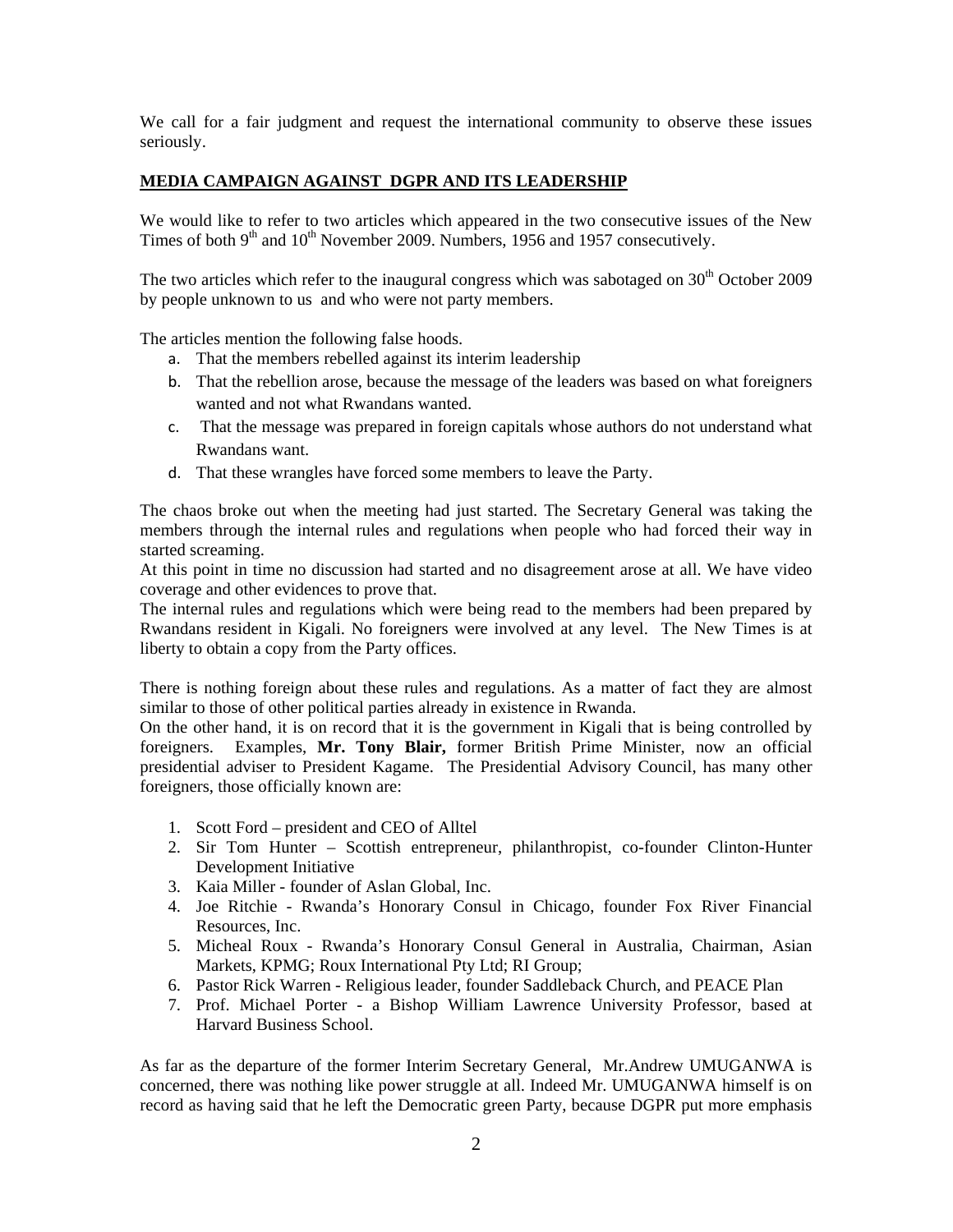on environmental issues than social issues. Other details were availed to the press and were published. Mr.Muganwa started another political Party recently.

The New Times should do itself justice by quoting, always, from reliable sources. The New Times published a faked invitation letter of one Aimable KANAMUGIRE who has never been our member and we have never seen him. All our Invitation Letters were signed by the party president and a mark of originality was put on them. The one published by The New Times does not bear that mark of originality. It was a fake.

It's a shame that The New Times, can reach an extent of publishing forged materials and also faking an interview. This is not surprising since The New Times of  $9<sup>th</sup>$  Nov 2009 had published similar allegations in its editorial.

The New Times is reminded that what it did is against the Media Law, especially when it refused to publish the official response from the Green Party. The New Times of 2009 should not behave like the New Times of 2003.Times have changed.

As of today, Rwanda News Agency, a seemingly independent News Agency has launched a personal attack on the president of the Party by alleging that Frank HABINEZA assisted Mrs.Drocella MUGOREWERA former Minister to escape the country. Yet it is known by all that the former Minister, left the country through Kigali International Airport where Frank HABINEZA had no control at all. If there is anyone who helped the former Minister to escape, it should be the immigration officials.

Rwanda News Agency has stooped so low by accepting to be fooled by government agents. The Democratic Green Party of Rwanda was formed and is being promoted by very many Rwandans and not Frank HABINEZA alone.

#### **FACTS ON EX-MINISTER DROCELLA MUGOREWERA's EXIT.**

*I, Frank HABINEZA would like to clarify as follows:* 

- 1. My working in the Ministry of Lands, Environment, Forestry, Water and Mines, as personal Assistant to the Minister, is attributed to the Cabinet meeting, at the time, chaired by H.E. Paul Kagame. Mrs. Drocella Mugorewera worked in various capacities within the state apparatus, (as a parliamentarian, Permanent secretary, state minister and Minister). Those in government know her better. President Kagame is responsible and answerable, not Frank HABINEZA
- 2. Ms. Mugorewera's exit was the responsibility of the department of Immigration and National Security Service.
- 3. She went through the Kigali International Airport like any other person. I did not have the powers to request the Immigration officers to let her go, neither did I intervene.
- 4. I was never stopped at Kigali Airport because of Mugorewera.
- 5. I have never been stopped and or pulled out of the plane at any given moment in my life or at Kigali airport.
- 6. Refer to the records of Rwanda Air Express, she boarded a public plane filled with many other Rwandans. Her leaving the country cannot be attributed to me. In that case, everyone who boarded the plane can be answerable.